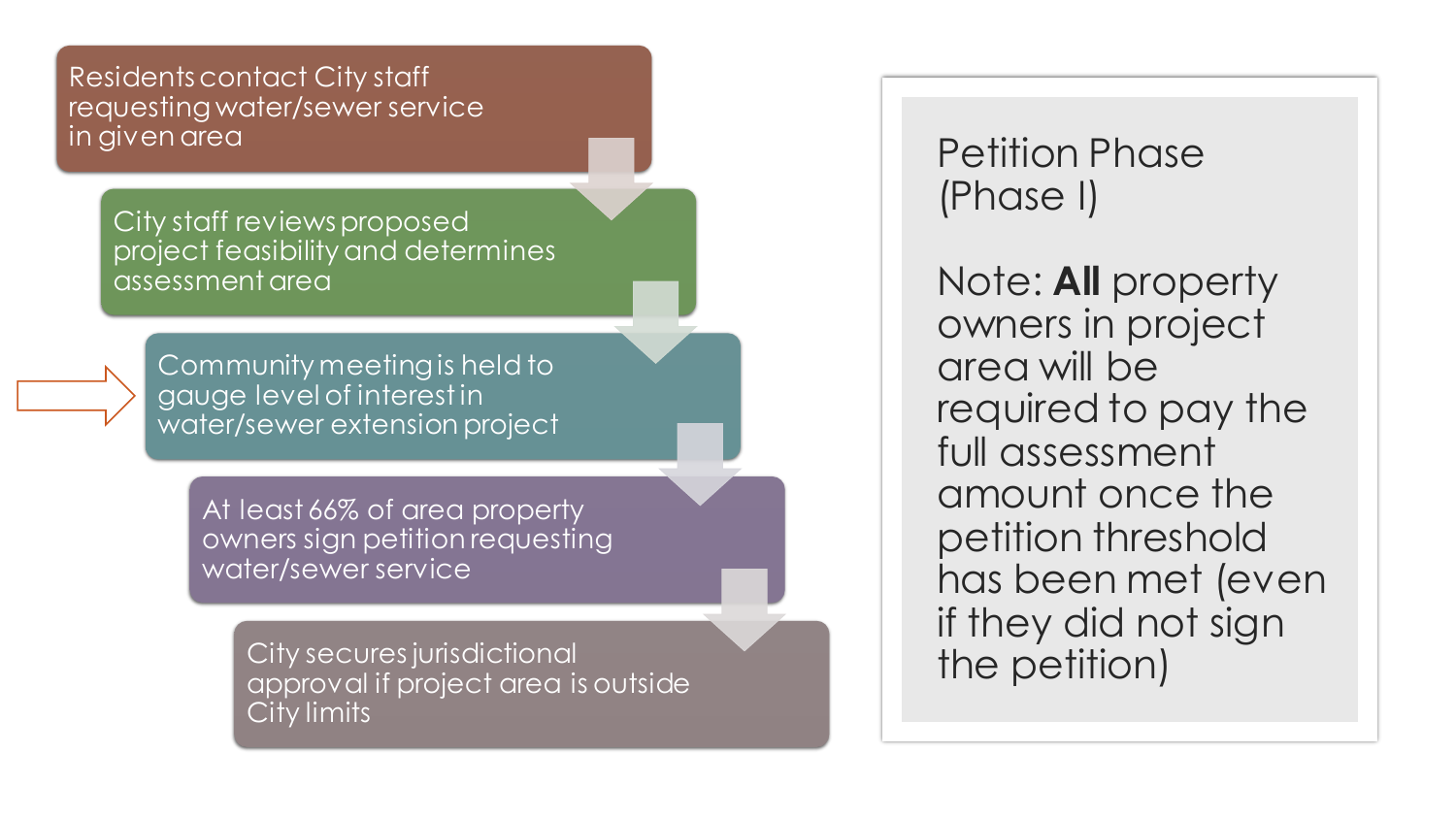City Council adopts preliminary assessment resolution, containing City staff proposals for assessment basis, City cost participation level, and terms of payment

> Notice of preliminary resolution published, mailed to affected property owners

> > Public hearing on contents of preliminary resolution; second vote of affected property owners to ensure 66% threshold is still met

Upon final approval by at least 66% of property owners, Council adopts final assessment resolution directing City staff to undertake project (budget & CPO established)

> City completes design, permitting, bidding, and construction of project

## Project Phase (Phase II)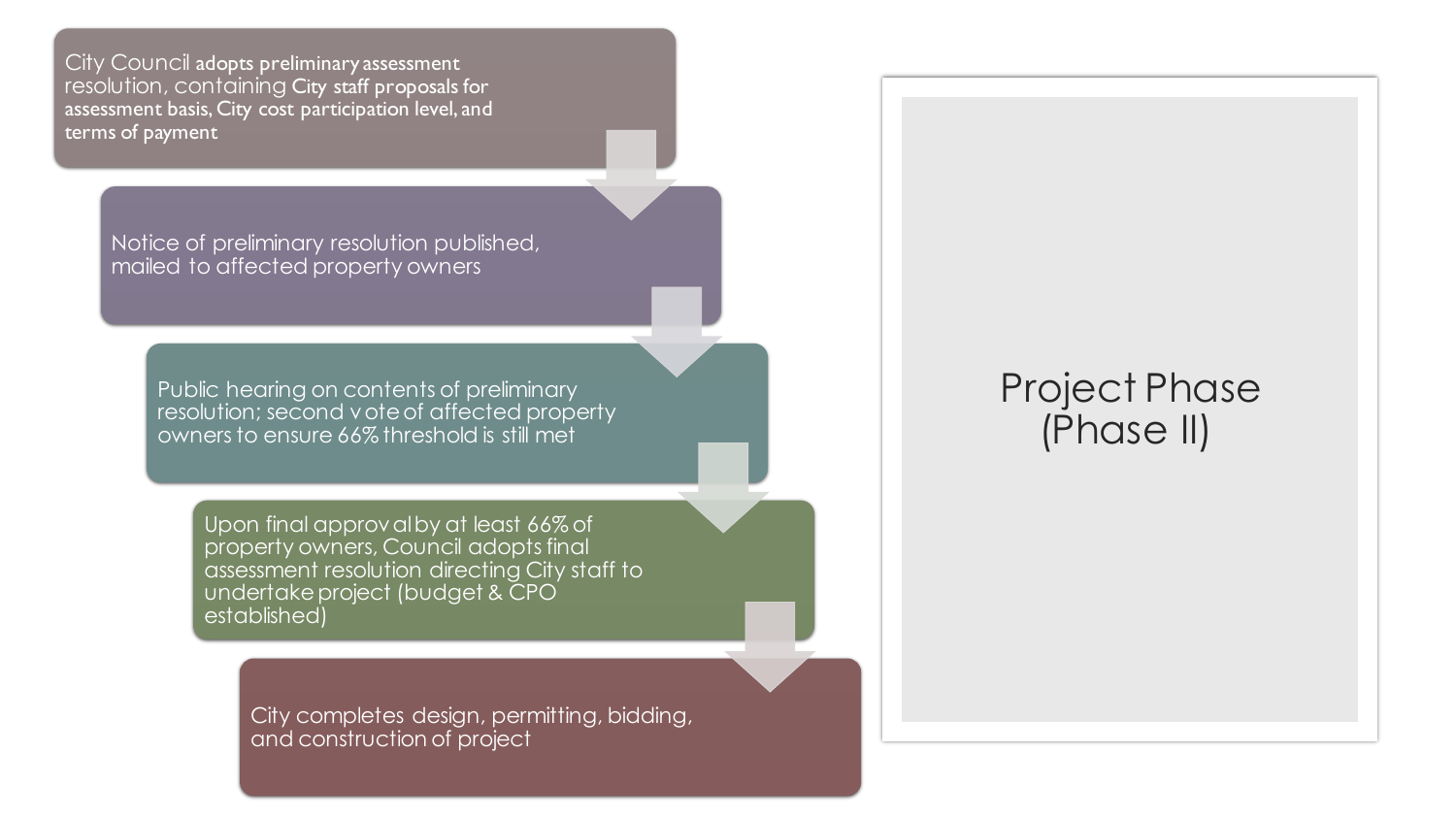City staff prepares preliminary assessment roll (map showing each property assessed, assessment basis, amount assessed, name of property owner)

> Preliminary assessment roll filed; public notice published

> > Public hearing on contents of preliminary assessment roll, modifications made to roll as appropriate

> > > Council confirms assessment roll; assessments become lien on property assessed, notice of confirmation of assessment roll published

> > > > Property owners make assessment payments (upfront or in annual installments over time)

## Assessment Phase (Phase III)